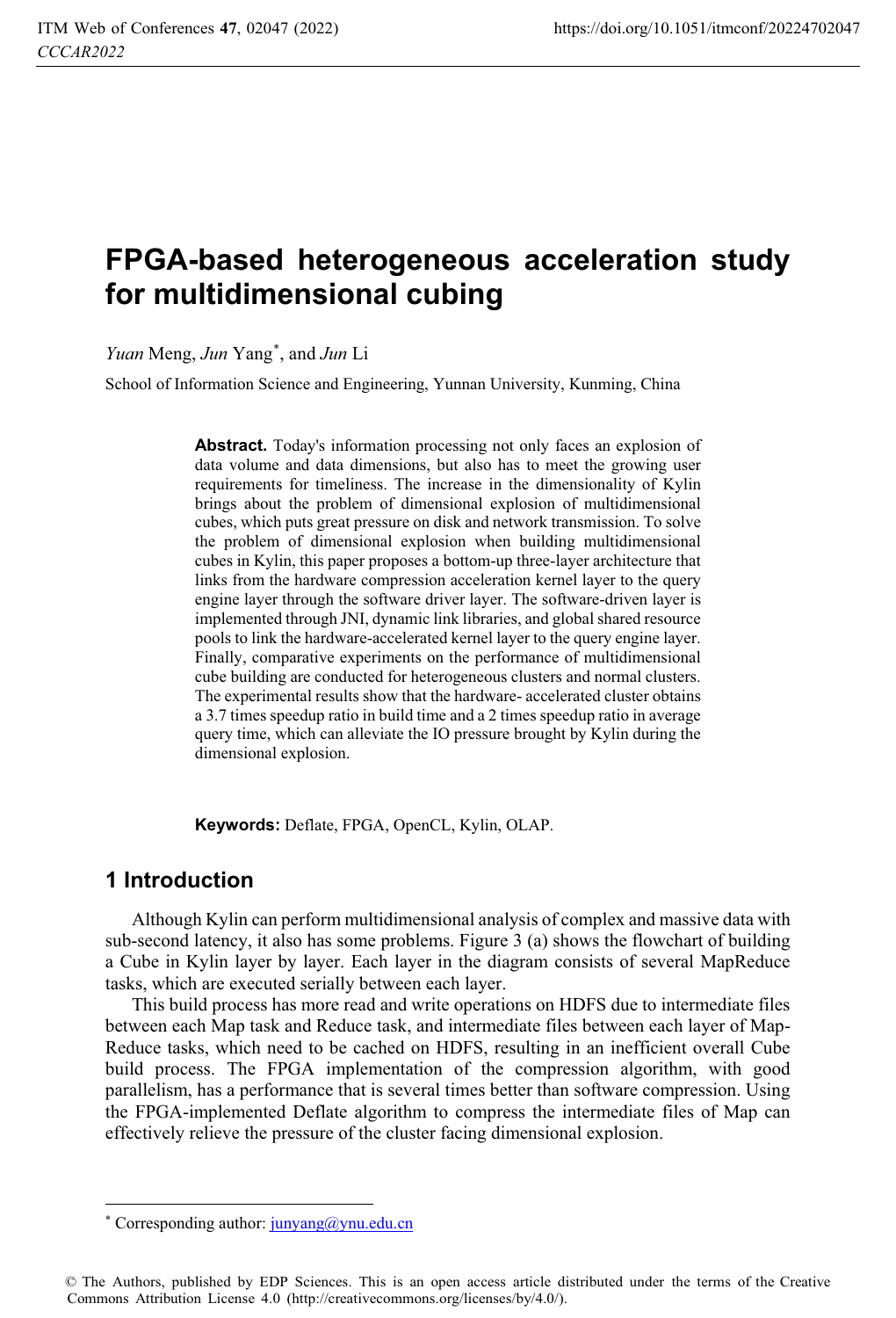# **2 Related work**

Apache Hadoop is an open source big data processing and storage platform [1]. The Map node maps the entire problem into several subproblems, and the Reduce phase merges and filters the solutions of the subproblems in the Map phase. However, for IO-intensive tasks, the Map task requires frequent reading and writing of data between hard disks and memory, and between different machines. The frequent IO operations make the computing performance of the cluster receive a great limitation. In order to solve this one problem, Spark designed a model based on in-memory computing, Spark's RDD operator uses memory for storage and computation, avoiding the impact of frequent disk reads and writes on system performance [2].

The horizontal scaling of distributed computing platform means, increasing the number of cluster nodes; while the vertical scaling of distributed computing platform means extending the computing capacity of a single node by integrating more co-processors (e.g., FPGA, GPU, etc.) in a single node [3]. Heterogeneous computing platforms, i.e., platforms implemented by vertically scaling the computational capacity of individual nodes as mentioned above. The second half of this section describes the current state of research on heterogeneous computing platforms.

Chen et al. added FPGAs to the Hadoop cluster to filter the data stored in the Hadoop distributed file system, and finally experimentally compared the system time overhead of FPGA acceleration over the native Hadoop system with increasing data volume at 1GB, 10GB, 30GB, and 50GB [4]. Heterogeneous optimizations have also been proposed for the Spark distributed framework, and Huang proposed a scalable GATK parallelization acceleration scheme [5].Chen et al. achieved a modest scaling of 2.6x by implementing a next-generation DNA sequencing application [6].

Huanget al proposed a framework for deploying FPGA gas pedals in distributed environments (e.g., Yarn and Spark) [7]. The proposed framework is used to implement four different types of applications on a CPU-FPGA cluster. Although a generic API is provided to access FPGA resources, a layer of cluster management is added on top of Spark, which is dedicated to FPGA resources. As a result, this approach increases the overhead of the data flow stack and limits the performance of the system. Huang used FPGA technology to accelerate the write data process and resource scheduling algorithm of Hadoop [8].

# **3 Design and Implementation of Cubing's Acceleration**

#### **3.1 Design and Implementation of Deflate FPGA Core**

Figure 2 shows the overall architecture of the hardware compression acceleration kernel layer. The main functions of the KernelPool are to initialize, manage and maintain the OpenCL context and kernel resources; to implement algorithms such as Huffman tree building, which is not suitable for FPGA development boards (e.g., Huffman tree building process is serial and difficult to implement in parallel). Transfer the data to be compressed to the FPGA. Receive the compressed data from the FPGA; And send the compressed data to DeflateKernel via Kafka.

DeflateKernel does the most time-consuming LZ77 coding tasks and is written in the Clike language provided by OpenCL. The compiler maps the DeflateKernel to a program that can run on the board based on the BSP provided by the FPGA developer. The kernel program is then burned to run on the development board.

**CompressionRatio =** 
$$
\frac{input\_size - output\_size}{input\_size} \times 100\%
$$
 (1)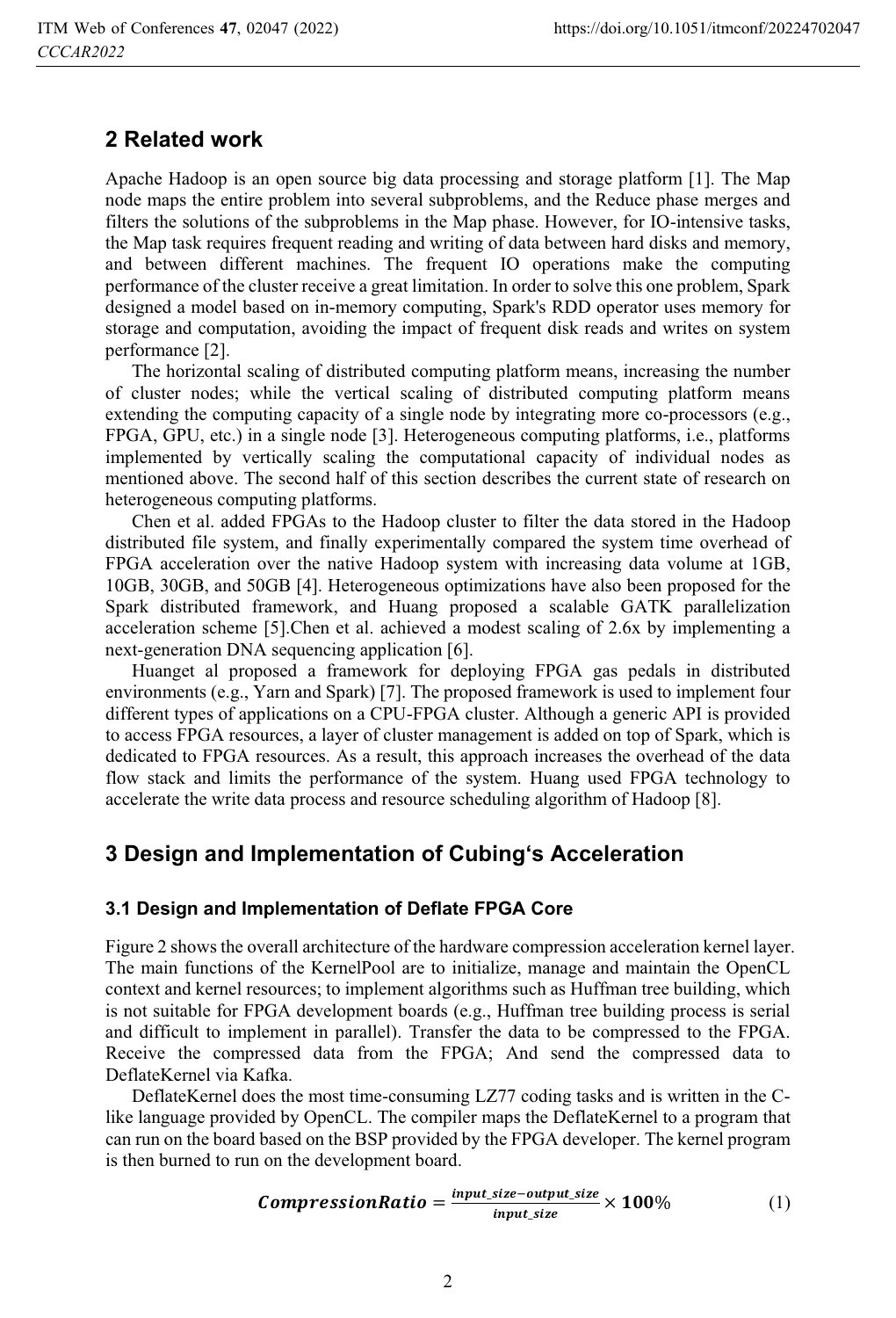

**Fig. 2.** Architecture diagram of the hardware compression acceleration layer.

Experiments on the compression ratio of the FPGA compression cores implemented in this paper based on the Calgary standard evaluation set are floating from 2.01 to 2.62. The average compression ratio is 2.336. Comparing with previous similar studies, it is known that Alterna OpenCL implemented a compression ratio of 2.17 [9] and Verilog's scheme achieved a compression ratio of 2.18 [10]. Compared to CPU schemes, Intel's compression ratio is 2.18 [11].

The results of the compression speed comparison experiments are shown in Table 2. On the Calgary dataset, Enwik8 and CanterBury datasets, the FPGA-based implementation of the hardware compression kernel compresses 8 times faster than the CPU implementation of the Deflate algorithm, with a 9 times speedup ratio on Enwik7 and a slightly worse performance of 7 times on Silesia's dataset.

|                | Throughput (MB/s) |             |         |
|----------------|-------------------|-------------|---------|
|                | Software          | <b>FPGA</b> | Speedup |
| Calgary        | 366               | 2938        | 8.03    |
| Canterbury     | 348               | 2788        | 8.01    |
| Enwik7         | 332               | 3002        | 9.04    |
| Enwik8         | 357               | 2899        | 8.12    |
| <b>Silesia</b> | 373               | 2786        | 7.4     |

**Table 2.** Compression speed comparison test results.

#### **3.2 Integration of Hadoop and DeflateKernel**

Figure 3(a) shows the problem with Kylin's Cubing build engine, which generates a large amount of intermediate data. The intermediate files are stored in HDFS. Compressing the intermediate files of Map can reduce the amount of data read and write to disk and the amount of data transferred over the network, thus reducing IO time and improving cluster performance. Figure 3(b) illustrates the layer-by-layer construction process of Cube under acceleration. Unlike Figure 3(a) , the intermediate files output from the Map task are compressed, which can effectively relieve the pressure on disk and network reads and writes, thus achieving the purpose of accelerating the Map-Reduce tasks in the Hadoop cluster.

### **3.3 Design and implementation of by layer cubing**

The star model constructed by selecting dwd fact order detail as the fact table and dwd dim base province, dim sku, and dim user info his three dimension tables is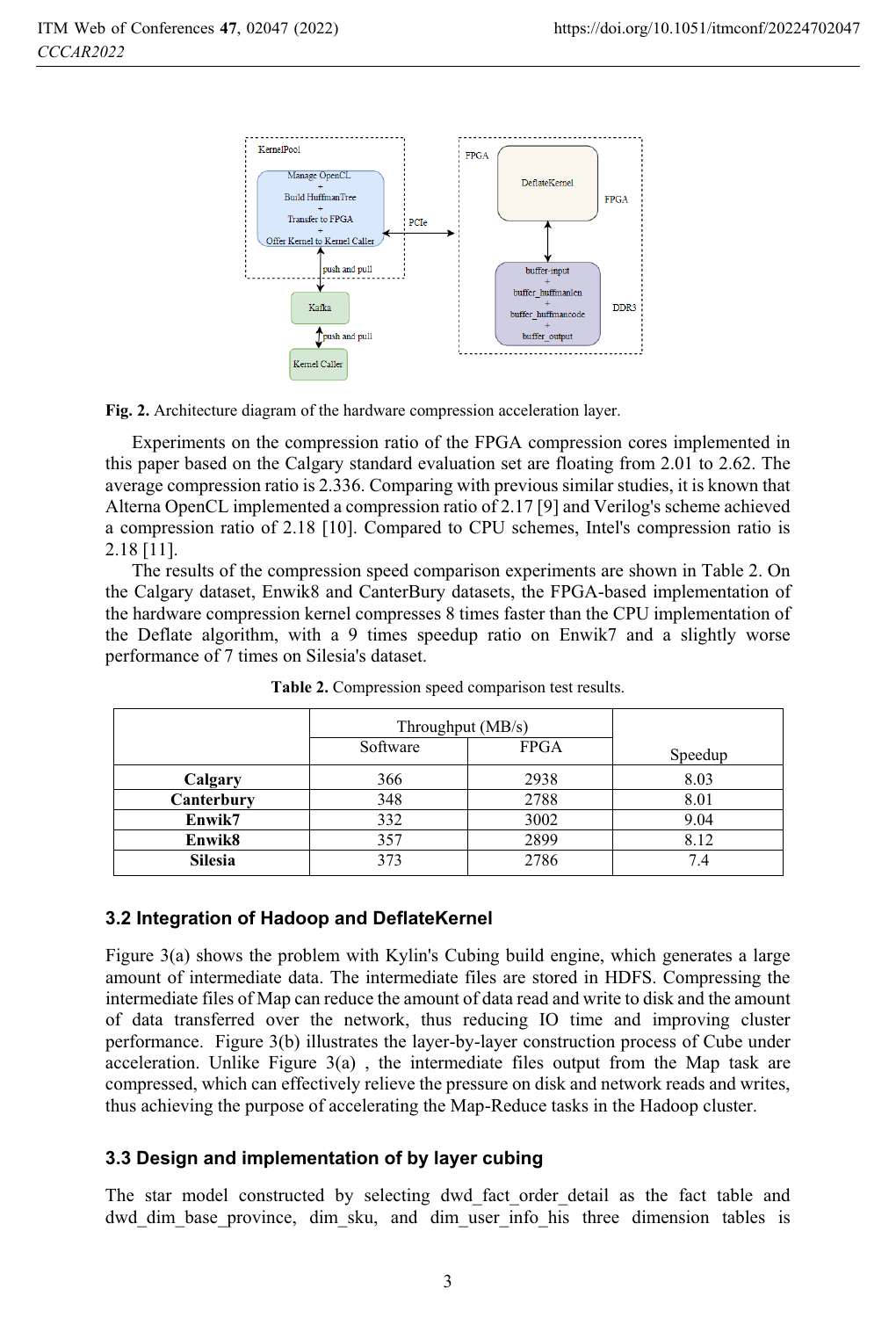illustrated. Where the dimensions are selected as region [reg], province [pro], gender [gen] and brand [tm]. All dimensions on it are aggregated, and there are 16 Cuboid in total, as shown in Figure 4.



**Fig. 3.** Traditional Cubing and Accelerated Cubing.



**Fig. 4.** By layer Cubing.

There are four combinations of [tm], [pro], [gen], and [reg] in one dimension; six combinations in two dimensions; four combinations of [tm, pro ,gen ], [tm, gen, reg] , [pro, reg, gen], and [tm, pro, reg] in three dimensions; and one each in zero and four dimensions. The multidimensional cuboid is constructed layer by layer as follows: the original data is input, run a round of Map-Reduce task to construct Base Cuboid, i.e., 4-D Cuboid. Then 4- D Cuboid is used as input to start the next round of Map-Reduce task, because there are four dimensions, four Cuboids will be generated. The next process is similar in principle, and the 3-D Cuboid is used as input to get six 2-D Cuboids. until finally the 0-D Cuboid is obtained.

# **4 Experimental result and analysis**

Figure 5 shows the average build time of the Cube for the two scenarios. The average100 is the Cube build time per 100 thousand data volume for 5 experiments using a weighted average. The Cube has the advantage of building more layers of MR tasks, generating more intermediate files, and calling the hardware compression core multiple times. However, you can see that the data volume from 100000 to 200000 does not take more than 2x, but from 200000 to 500000 and from 100000 to 400000 is significantly more than 2.5x and 4x, indicating that the performance decreases as the data volume increases and the cluster load increases. The speedup ratio decreases with increasing data volume because the Cube construction needs to start more Map tasks as the data size becomes larger.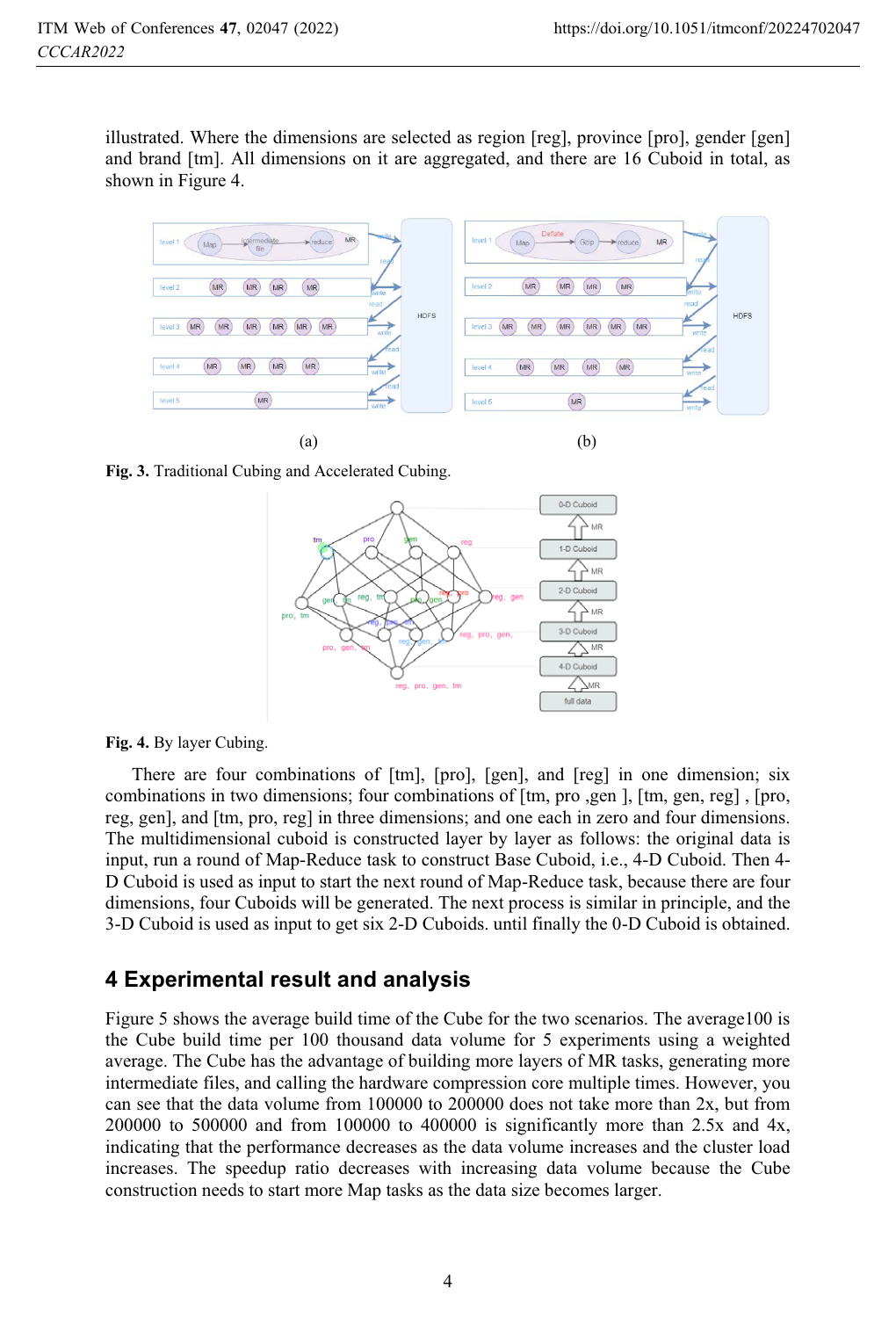

**Fig. 5.** Build time comparison results.

At this stage, there is only one FPGA accelerator board in the experimental environment used in this paper. When the accelerator board is occupied, Map tasks that do not obtain acceleration resources are waiting for the release of acceleration resources, and the potential of the cluster accelerable can be improved by adding an accelerator board. The cube building model based on query logs proposed in this paper is 3.7159 times longer than the cube building time of hardware and software co-acceleration in terms of first building time. the average SQL query time is tested by writing 35 SQL statements for testing. The average query time was recorded in the log for each experiment, and the "Average Query Time" was calculated by calling Kylin's Restful API.



**Fig. 6.** Average Query time comparison results.

From Figure 6, we can see that the average query time of the cluster with hardware and software co-acceleration is slightly better, but the acceleration is not obvious, because the query principle of Kylin reads precomputed Cube from HBase, and the average acceleration rate is 1.98.

# **References**

- 1. Kumar Nitin. Big Data Using Hadoop and Hive [M].Mercury Learning and Information: 2021-03-24.
- 2. Daniel C. M. de Oliveira, Ji Liu, Esther Pacitti, H. V. Jagadish. Data-Intensive Workflow Management: For Clouds and Data-Intensive and Scalable Computing Environments [M].Morgan & Claypool Publishers: 2019-05-13.
- 3. D. Singh and C. K. Reddy, A survey on platforms for big data analytics [J], Journal of Big Data, 2014, issue 2, pp.8